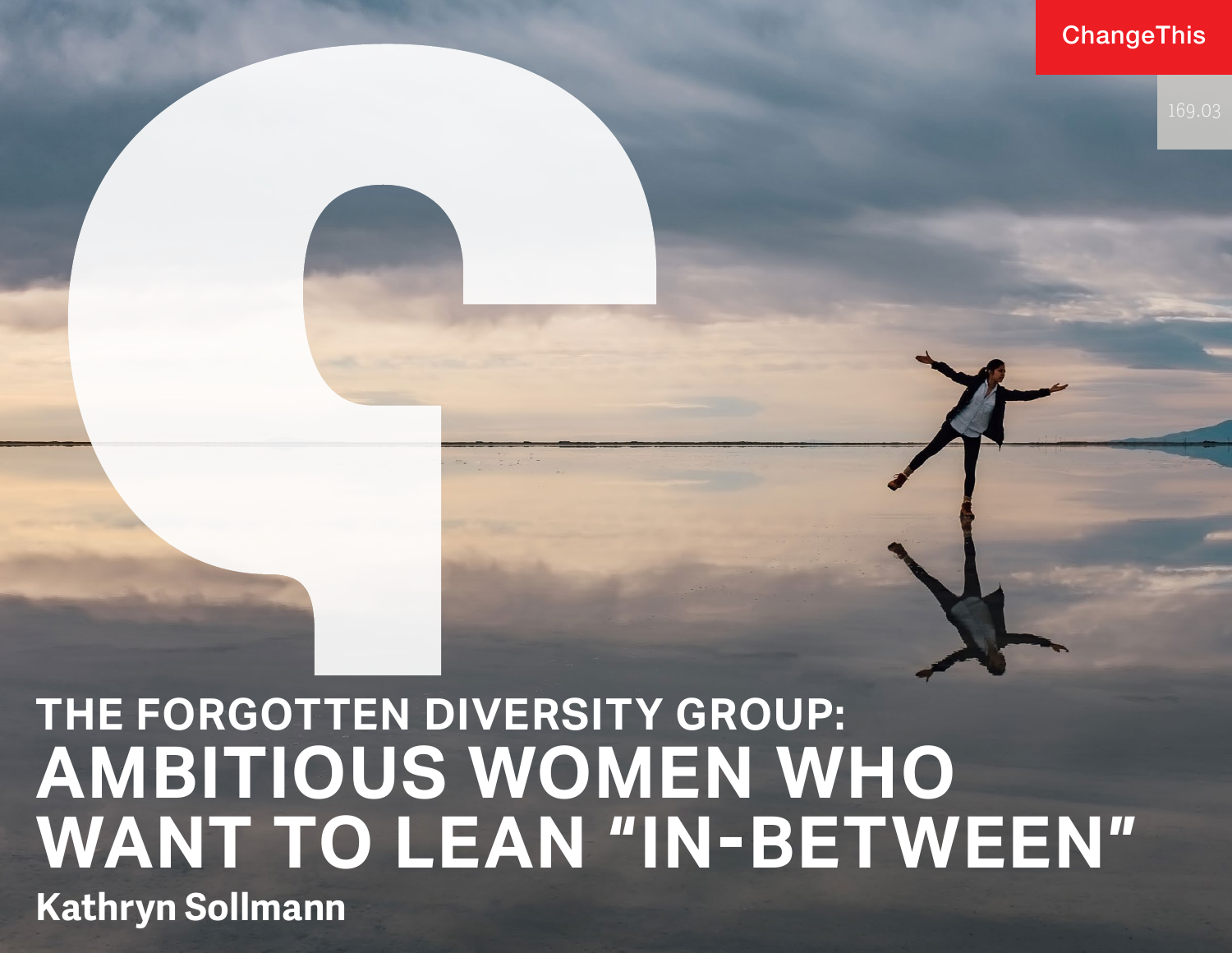# **Diversity and inclusion are hot topics on corporate agendas these days, but a large group of women are feeling left out.**

The primary focus is on diversity of race and gender, and employers do well celebrating the fact that we are all both equal and unique. But when it comes to leadership training, employers are still pressuring women to conform to one profile of an ambitious and successful woman.

In the last decade I've coached thousands of women who feel like they're letting down the power sisterhood if they don't do their part to break the glass ceiling. These women in the everyday sisterhood are still smart, capable and ambitious—but they want alternate routes to "grow in place" while family pressures are high. When I speak to women's groups my message is that "Up is Not the Only Way Forward." To prevent women from taking costly caregiving breaks, and to retain great talent, employers need to make room for many brands of ambition and success.

Why diversity of ambition needs to be addressed is illustrated in the story of my own brush with traditional corporate fame.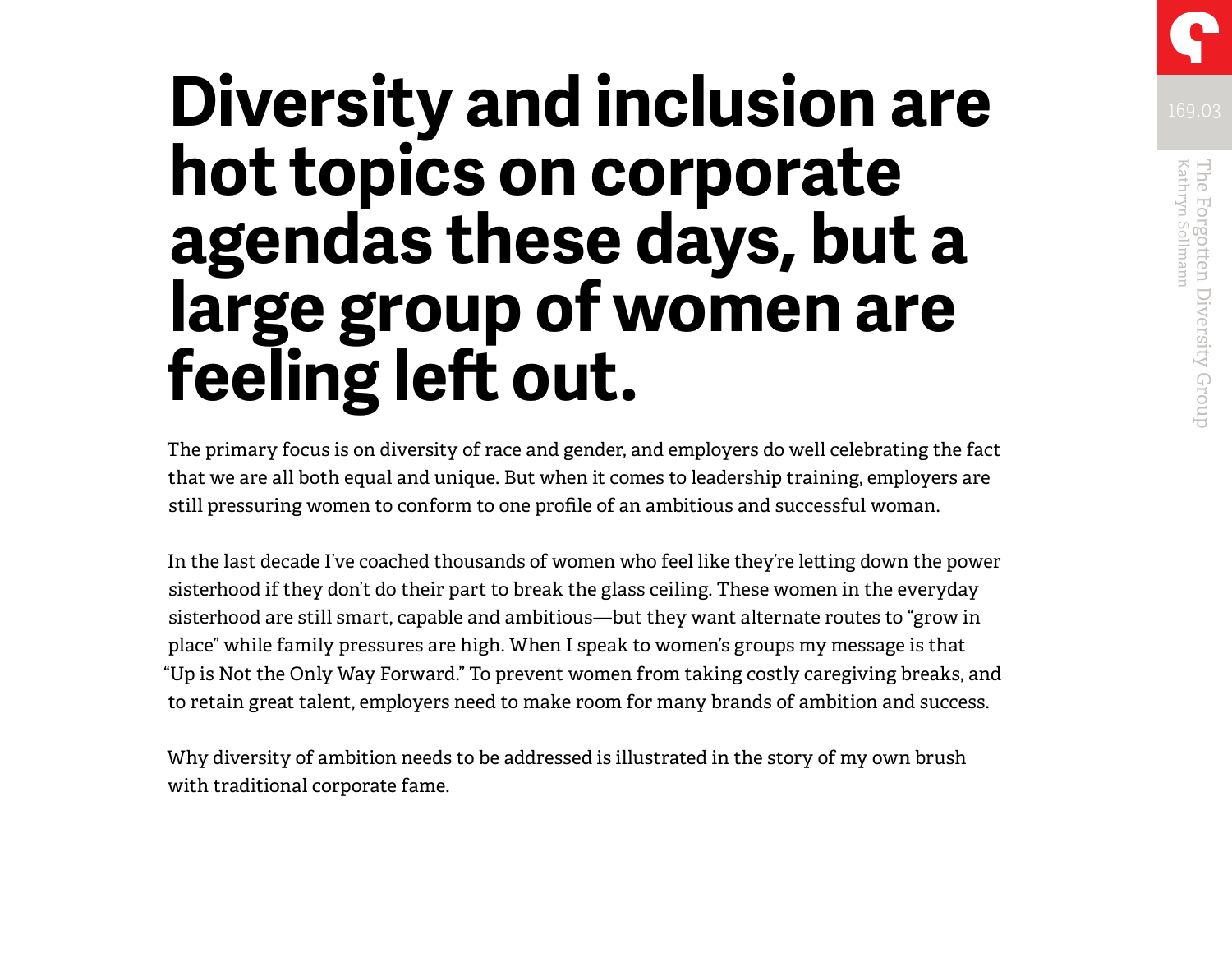A few years ago, I was offered a CEO position. It was not a Fortune 100 company and I would not have been at the helm of thousands of employees. It was a globally recognized company, though, and a move to a bigger stage. For a very career-minded woman who has worked non-stop since age 16 it was a coup that promised a powerful capstone to my career.

Despite the fact that it would be expected for me to say yes, I ultimately said no.

At the time I had a daughter just starting high school and I was concerned about a long commute, lots of evening events and the need to travel around the globe. My caregiving responsibilities were continually expanding with oversight for an elderly father who had medical issues, an elderly father-in-law who was declining rapidly and an elderly mother-in-law who needed more and more help managing her home.

Despite the fact that it's assumed that "ambitious" women are all aiming for the C-Suite, an all-encompassing CEO position just didn't fit my life.

Though I still considered myself an ambitious woman, what I now refer to as my "Near-CEO Experience" showed me that many women in the power elite would have begged to differ.

When it comes to leadership training, employers are still pressuring women to conform to one profile of an ambitious and successful woman.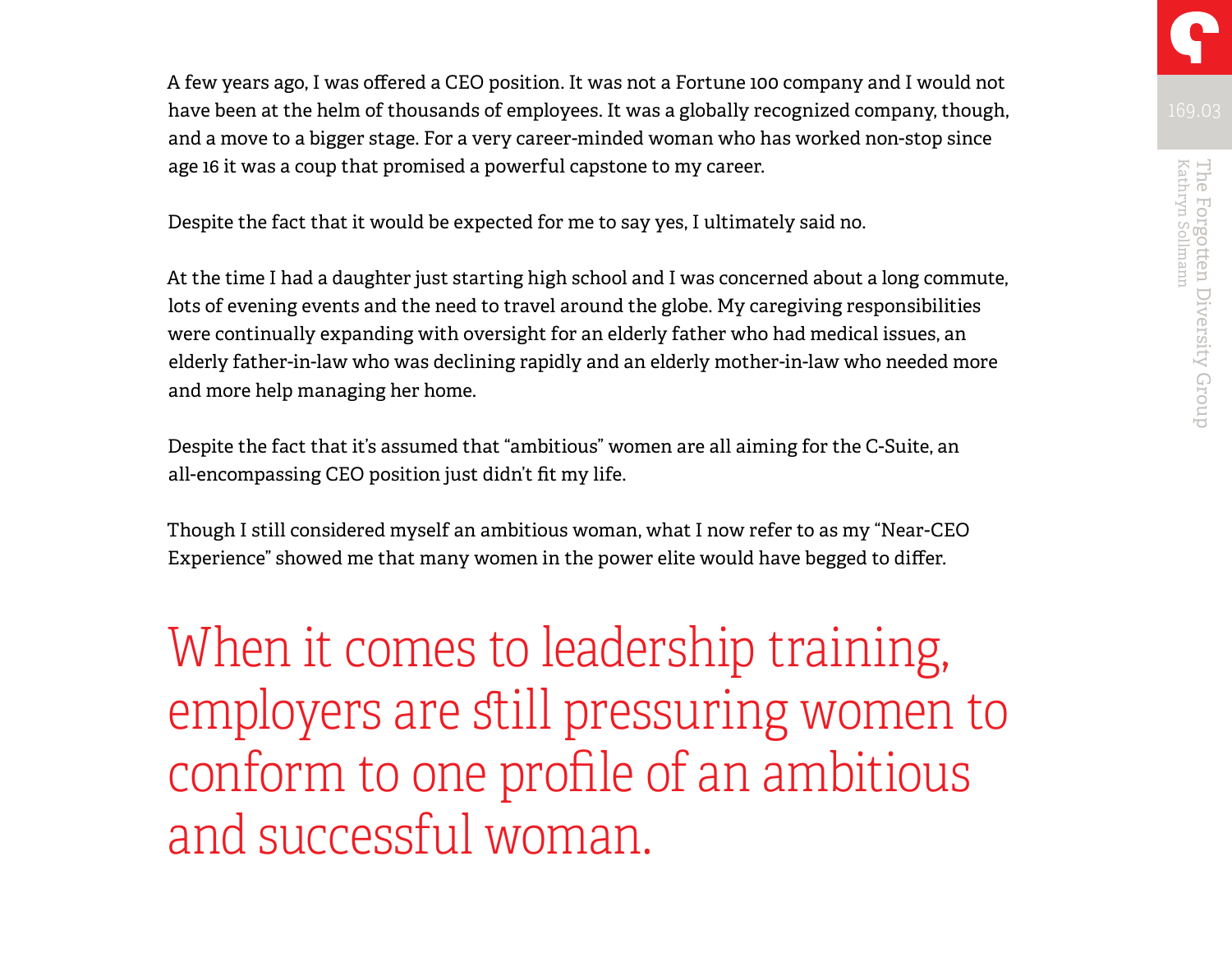Several conversations I had while considering the CEO job shed light on four frequent judgments in the upper-echelon business world that very narrowly define ambition and success:

1. Three minutes into our very first conversation about the CEO job, the company owner, a very high-profile woman, told me emphatically, "I am very, very ambitious." At the time I thought, "Okay, so am I." But the more conversations we had, the more I realized that her comment aligned with the objectives of the highest-level professionals—those aiming for top jobs or huge entrepreneurial ventures; overseeing the largest, most visible initiatives; and driving exponential product, service, or company growth.

*I realized that I have a different brand of ambition—pursuing important work in a more low-key, life and family-friendly way.*

2. During conversations with my references, the company owner asked, "Why hasn't she had a big hit?" In other words, why hadn't one of my accomplishments or business ventures led to a multimillion-dollar sale or front-page news? Clearly, many of the highest-level professionals believe that "big hit," big impact, big compensation work is the only work that is truly ambitious.

*I realized that I don't need headlines to validate what I perceive as my own personal success.*

3. When the prominent woman who introduced me to the company owner (who could possibly have profited financially if I took the job) found out that things weren't playing out as she hoped, she said vehemently, "You're a nobody, and you had the chance to be a somebody."

*I realized that top professionals often marginalize accomplishments unless you are the "somebody" at the top of a big-name organization—and success can be measured shortsightedly only in terms of title and visibility. It was never my burning desire to*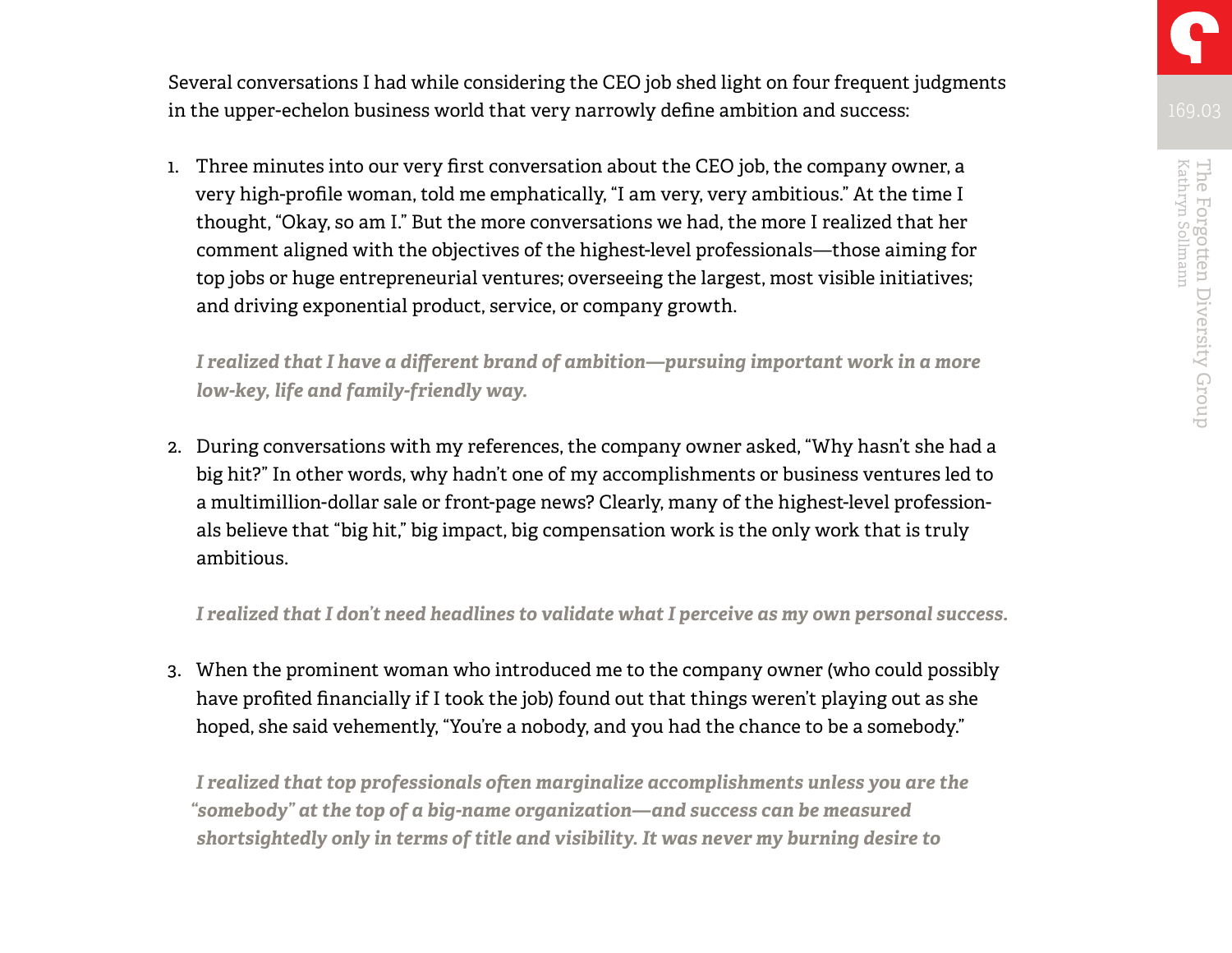*be celebrated on the cover of a magazine—just to always have a strong professional persona and do challenging, interesting work.*

4. Many months after I declined the job, the company owner and I met to see if there were other ways we could collaborate. The CEO slot was still open and she first asked if perhaps I had changed my mind and I was ready to "go back to work." I was confused until I realized she was suggesting my independent coaching, speaking, consulting, and writing lacked a level of intensity or complexity found in real work—at the helm of companies very visible to the public eye.

*I realized that what had always made my work "real" is my ability to consistently earn, save, and invest toward long-term financial security.*

I thought long and hard about these judgments and expectations imposed on me and masses of smart, capable women not aiming for the C-Suite and trying to find professional, challenging, lucrative ways to fit work into their everyday lives. I asked myself these questions and formed these conclusions:

- 1. Could anyone who turned down a CEO job be really, truly ambitious? *Yes.*
- 2. Was work that I found fulfilling (and that was called "life-changing" by the individual women I coached) actually significantly less important—or less ambitious—because it was never front-page news? *No.*
- 3. Do you have to be a household name—or at least a widely recognized name in your field to be "somebody" and achieve true career success? *No.*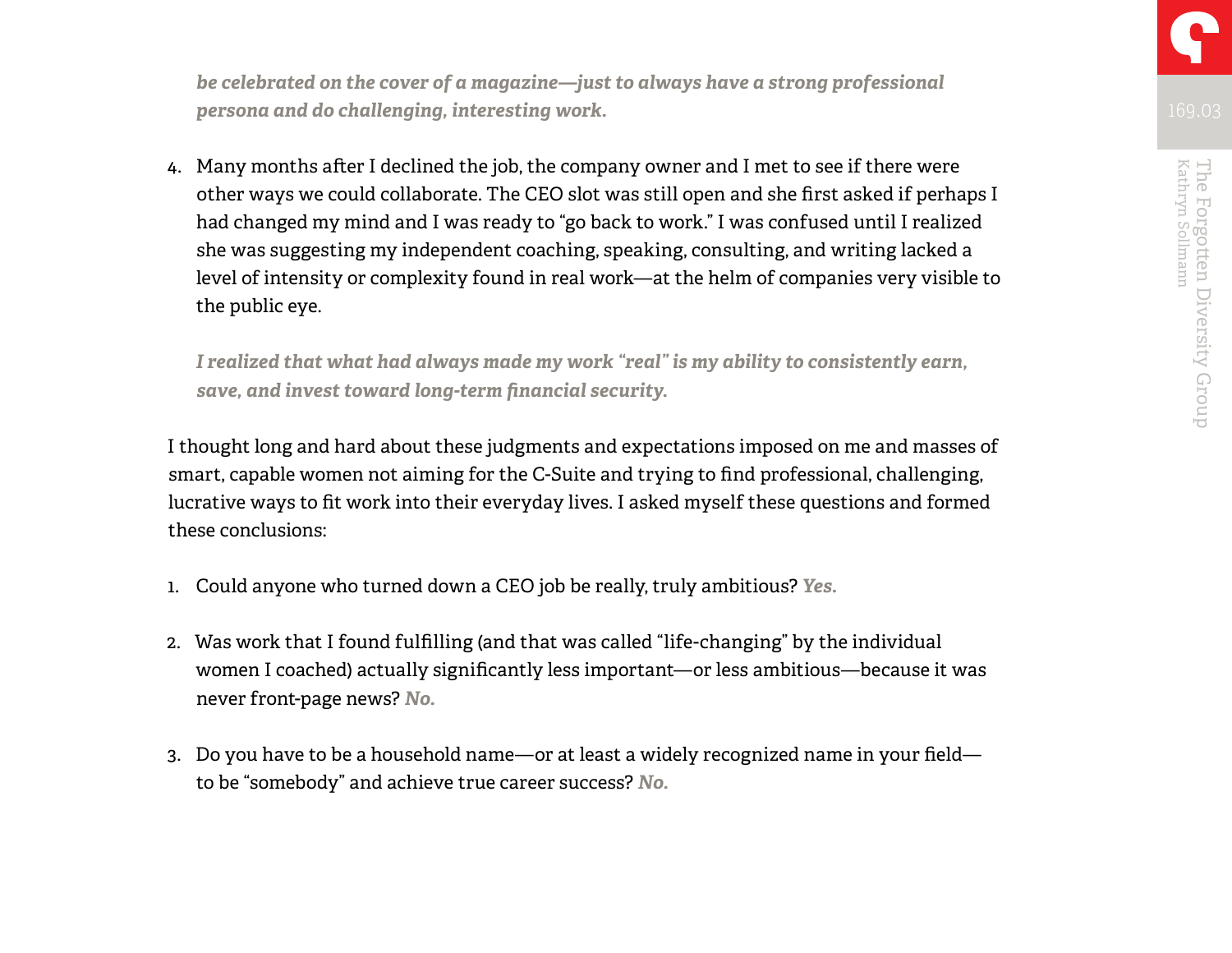At that point, 15+ years of coaching current and returning professional women came full circle. I realized that judgments about what constitutes ambition or "real work" cause current professional women to fear that if they choose to B-Sane in middle management instead of "leaning in" to the life-encompassing C-Suite quest, they will be letting down the power sisterhood. These judgments also make women on a family hiatus from the workforce think that returning to a less stratospheric level is simply for naught.

Women, as an entire gender group, are not killing themselves to get top jobs. One woman, a Wharton MBA, summed up what I hear every day very well: "My ideal is earning a good income in a flexible job, working with bright people, and having the chance to do something interesting. I've never been shooting for the top jobs … just responsibility that has strategic core importance. I've never needed to run the company."

Ironically, women are holding other women to monolithic standards of ambition and success. Many women's organizations pride themselves in their programs designed to hoist more women to the top. Few of these organizations give women substantial guidance on anything other than the traditional corporate path—or help women find the flexwork they really need to stay in the workforce during heavy caregiving periods. There are also few senior-level women who are visible role models for alternative choices—showing women who want to forego the responsibilities of top corporate jobs that there are other measures of success.

I realized that I don't need headlines to validate what I perceive as my own personal success.

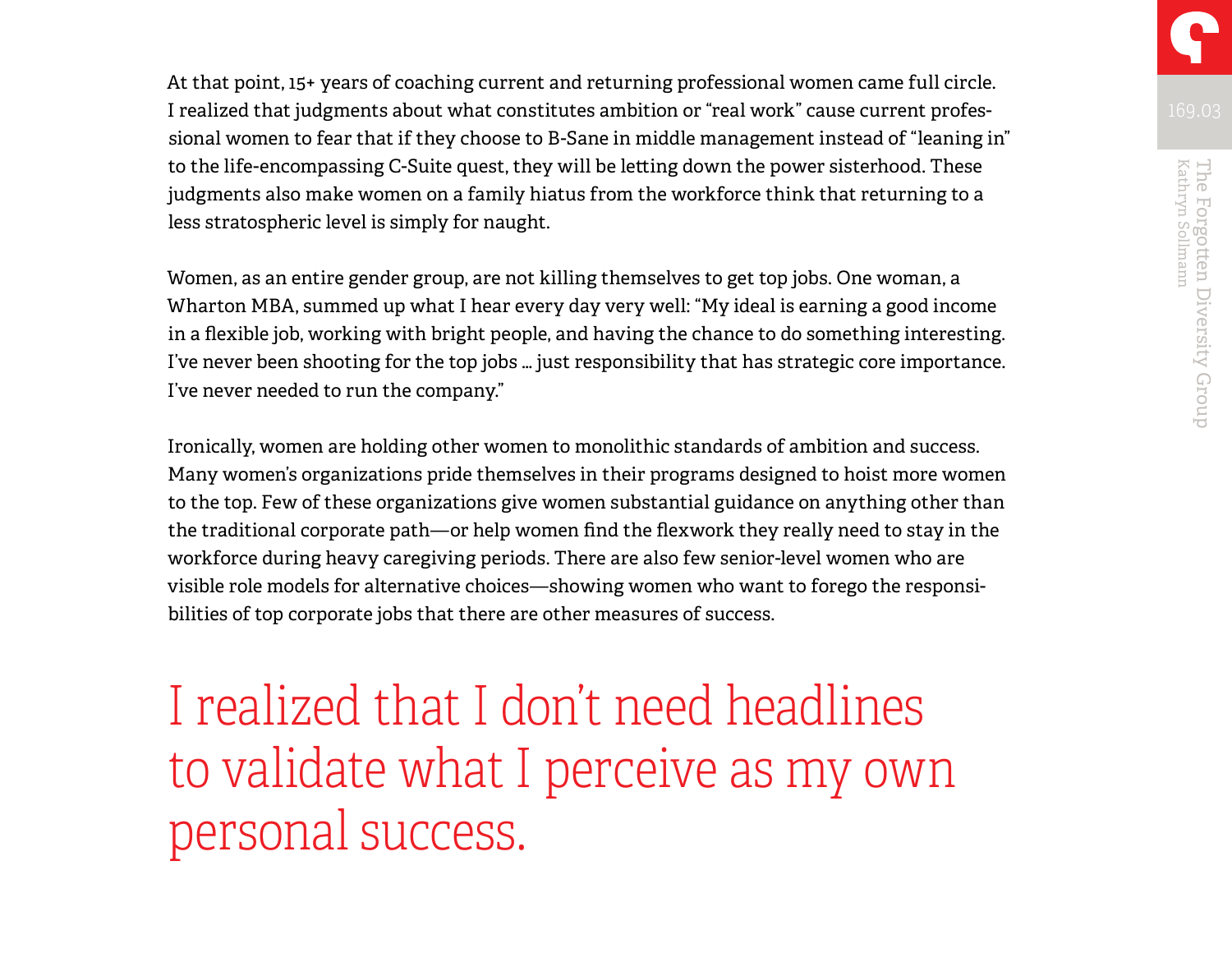Interesting, too, is the fact that more than a few women who take very senior-level jobs have partners who have reversed roles and stayed home with children (more evidence for the fact that two traditional, demanding, very senior-level jobs and families are a difficult mix).

Corporations spend more than \$30 billion on leadership training overall, but my observation is that they spend only a tiny percentage of that money on helping women deal with real-life family issues that impact productive and sustainable work. Only half of employers even have training specifically directed to women. Funding for internal corporate women's networking groups (often a forum for work and life discussions) is not a priority budget item. (I was asked to speak at one major corporation and was told that their internal women's group did not even have the budget to provide refreshments at the meeting.) The internet leads to little guidance, too—women will primarily find endless career resources predominately for traditional fulltime work, and countless books and articles extol the virtues of the high-flying career. From all vantage points women receive few assurances that ambition and success can play out in many different ways.

Women who feel "less than" are the first to leave the workforce. Yes, they leave because they feel overwhelmed and unable to fit work into big family responsibilities. But they also leave because they're not part of the "in crowd"—the women who are very visibly pushing for more and more responsibility, vocal about the responsibility women have to get their kin to the top and willing to work long hours and travel the globe.

The fact is, even many of the women who do drive toward and reach the pinnacles of success eventually reach a breaking point. Here's a story I hear versions of over and over again: one of my coaching clients, age 41, has two degrees from an Ivy League school and she's a managing director at a huge financial services firm. She's also the mother of two young children. On a frequent business trip abroad she said to herself, "I don't want this anymore. I never see my kids. I don't need this job to validate my self-worth or prove to others I'm ambitious and successful."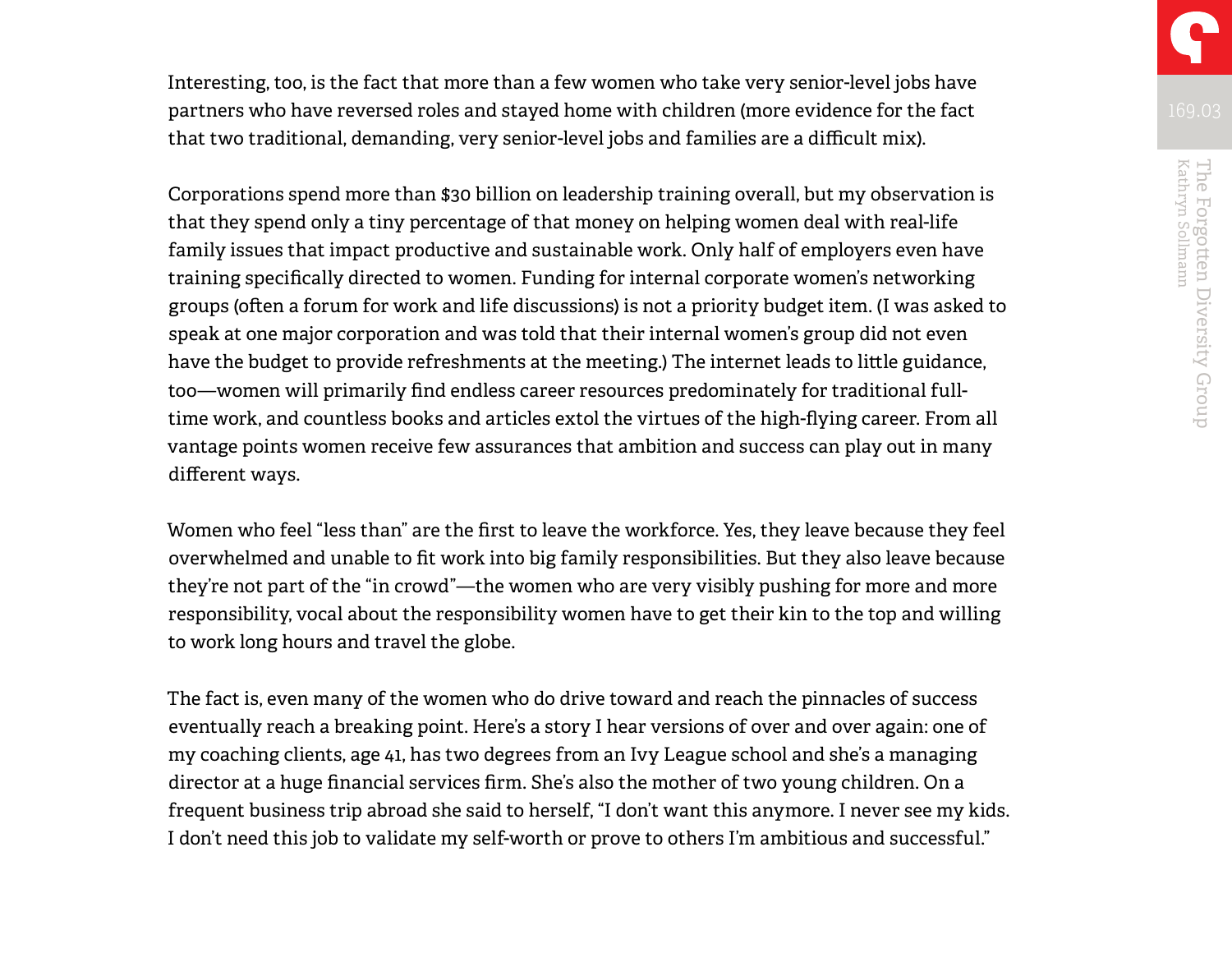Knowing that her employer offers only very low-voltage flexible roles, she's now thinking about creating her own consulting practice. But here's the kicker: despite what she said to herself on the plane, she still fears leaving the fast track and becoming a "lightweight" in the eyes of her peers.

That lightweight judgment feels like a Scarlet "L" many women can't shake. Sometimes it's just easier to leave the workforce and say you're taking a couple of years to catch up with your kids. Check out the credentials of the women at your local PTA—it reads like a who's who of women who got prestigious degrees from all the top colleges and have resumes with former top jobs among the corporate and Wall Street elite. These women say they'll only leave the workforce for a couple of years but stay out an average of 12. They don't want to return to the inflexible grind they left behind—and they don't want to have their ambition questioned by the hard-driving women who never left.

Corporations spend more than \$30 billion on leadership training overall … only a tiny percentage of that money on helping women deal with real-life family issues that impact productive and sustainable work.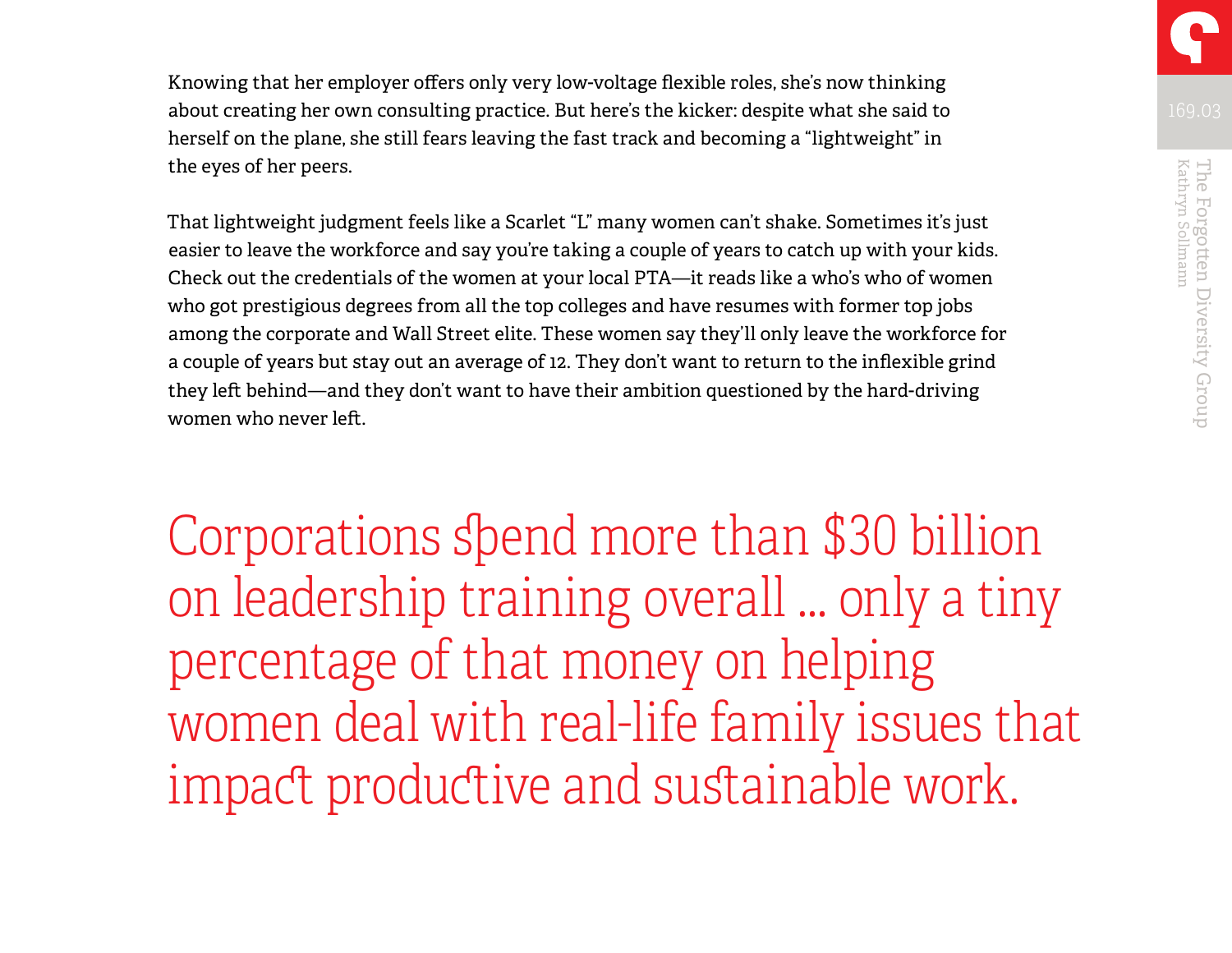Creating more respected flexible work opportunities and acknowledging that there are many forms of ambition and success prevents more women from leaving and encourages those who left to get back in. There's a huge cost when employers lose great talent, and women forfeit up to four times their salaries every year they're out.

Employers need to convey the message that all women are not expected to aim for the C-Suite, and give them guidance on alternate paths to success. Most of all, women need the message that it's not just huge six-figure salaries that make working "worth it." Consistent moderate earnings that are invested and saved can make vital contributions to retirement nest eggs and soften the blow of many of life's negative surprises. You can be a respected professional who contributes to a team's success, enjoys a competitive salary, receives good benefits, and has a reasonable schedule that blends with family. The fact is that any professional path that leads to financial security can be a good, worthy, and fulfilling journey for both employers and employees.

Embracing diversity of ambition calls for personalized coaching as women move through caregiving stages. The relatively few women who want to rise to the highest levels should absolutely have the support and path to do so, but there should also be guidance for the many more women who want to work in a more flexible way—for certain periods or forever—and grow and prosper in place. Employers will lose far fewer women as valuable contributors when they make simple, but powerful changes and give them opportunities to, for example:

- 1. Define leadership beyond big titles and recognize that leaders at any level lead project teams, set high standards for work quality, mentor others, challenge the status quo and find more efficient ways to solve problems.
- 2. Broaden rigid and confining job descriptions and focus instead on an expanding portfolio of skills and expertise—especially key "future of work" skills like quality control, management of financial resources, and negotiation.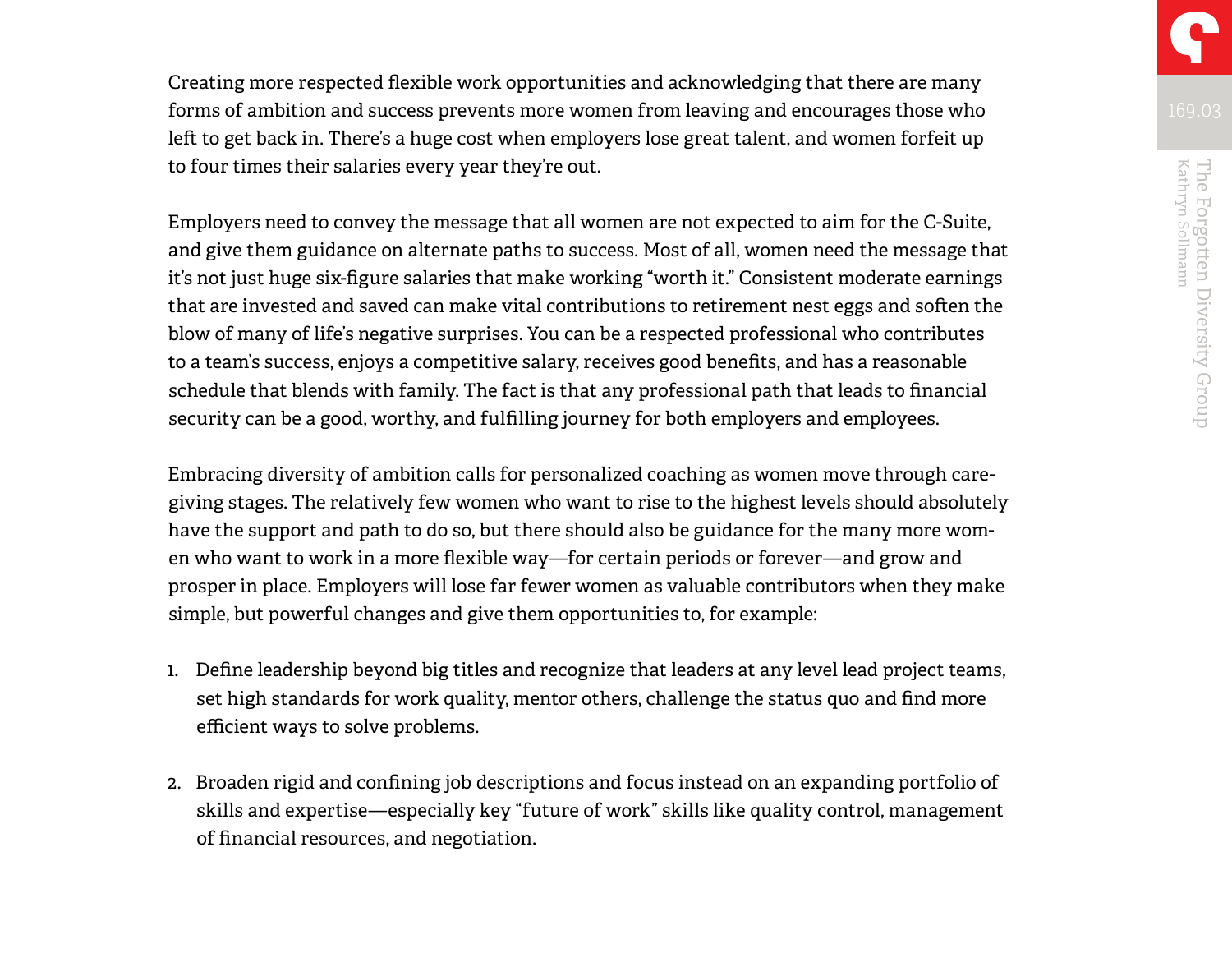- 3. Collaborate with various departments through multi-disciplinary project shares that cultivate new skills.
- 4. Take the lead on training and mentoring to help younger colleagues navigate both work and life.
- 5. Get greater exposure through networking or industry associations, speaking at conferences, writing articles or papers, and more.
- 6. Solidify global or community citizenship through participation in organizations that align with the company's mission.

**When ambition and success are measured not just in seniority of title, workplaces will be more welcoming and inclusive for women who are nurturing two huge jobs—caring for family and career.**